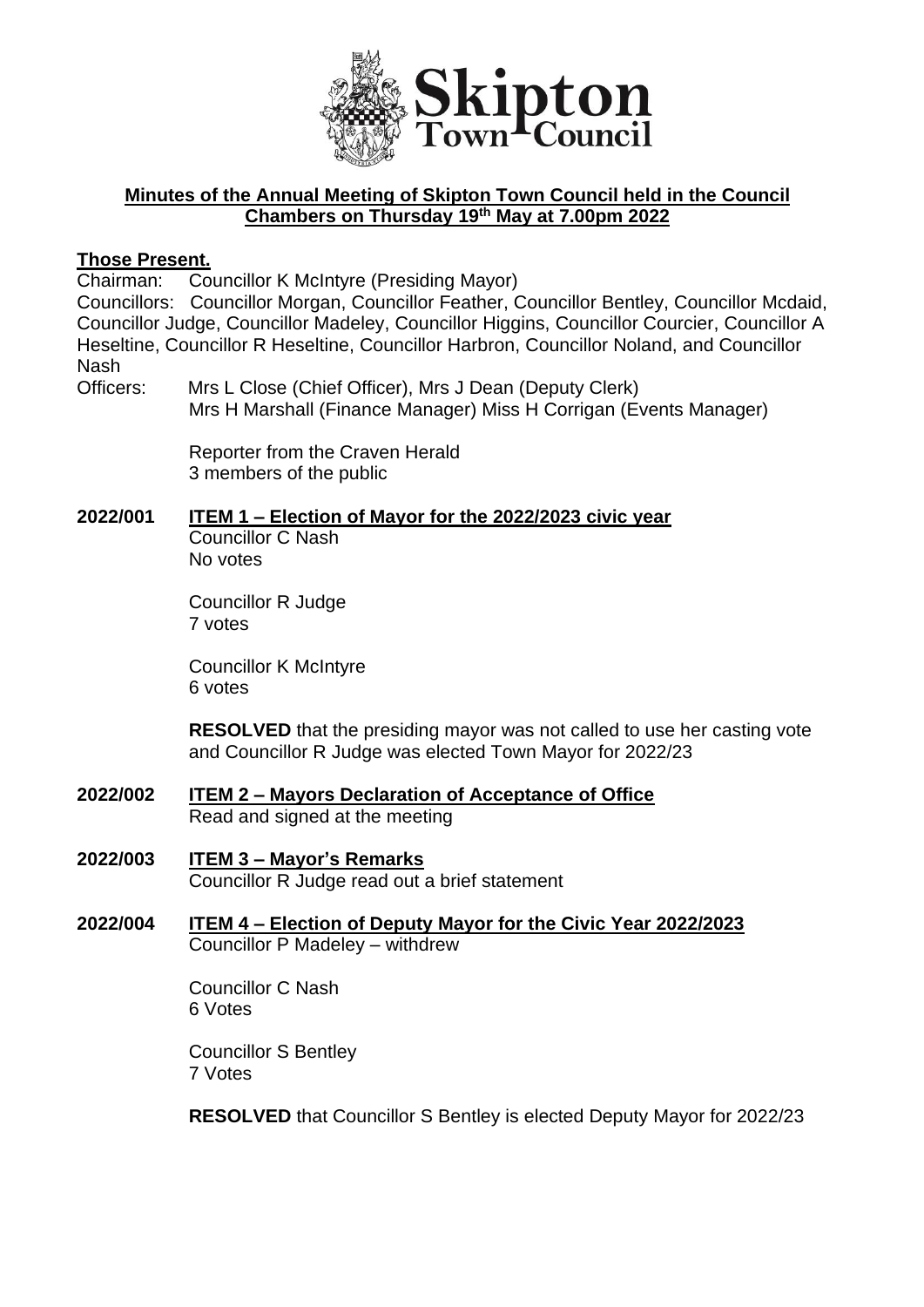- **2022/005 ITEM 5 - To accept apologies for absence.** All present
- **2022/006 ITEM 6 – Disclosures of Interest** None declared.
- **2022/007 ITEM 7 – Dispensations Requests** None received.
- **2022/008 ITEM 8- Approval of Full Council minutes** Proposed by Councillor P Madeley Seconded by Councillor S Bentley **RESOLVED** that the minutes of the Full Council meeting held on 17<sup>th</sup> March 2022 are a true and accurate record of the meeting.

## **2022/009 ITEM 9 - Reports and Minutes from Committees and Sub Committees**

The following reports and minutes were accepted and are uploaded to the Councillor shared drive prior to the meeting.

- Public Services Committee 6<sup>th</sup> January 2022
- Planning Committee 13<sup>th</sup> January 2022
- Market Committee 9<sup>th</sup> February 2022
- Public Services Committee (Extra ordinary meeting) 10<sup>th</sup> February 2022
- Finance and Policy Committee  $17<sup>th</sup>$  February 2022

### **2022/010 ITEM 10 – Standing Orders**

Councillor Madeley advised that the Standing Orders were the most important part of running the Council and he felt that a review of the Standing orders was appropriate for a future meeting and agenda now a new Council was in office.

Councillor Heseltine advised the Chief Officer that he thought Standing Order 5i, that the Current Mayor was not presiding at the meeting, and he asked for the Chief Officer to write to him to clarify if this was the case or not.

Councillor C Nash advised that items, jx, xii and xv were not used for this meeting and should be deleted from the Standing Orders. The Chief Officer confirmed items in bold were statutory requirements and these items were not and were not needed to be decided upon therefore they were not on the agenda.

Proposed by Councillor C Nash Seconded by Councillor D Noland **RESOLVED** to remove these items from Standing Orders

- **2022/011 ITEM 11 – Financial Regulations RESOLVED** to adopt the financial regulations
- **2022/012 ITEM 12 – Code of Conduct RESOLVED** to adopt the Code of Conduct

.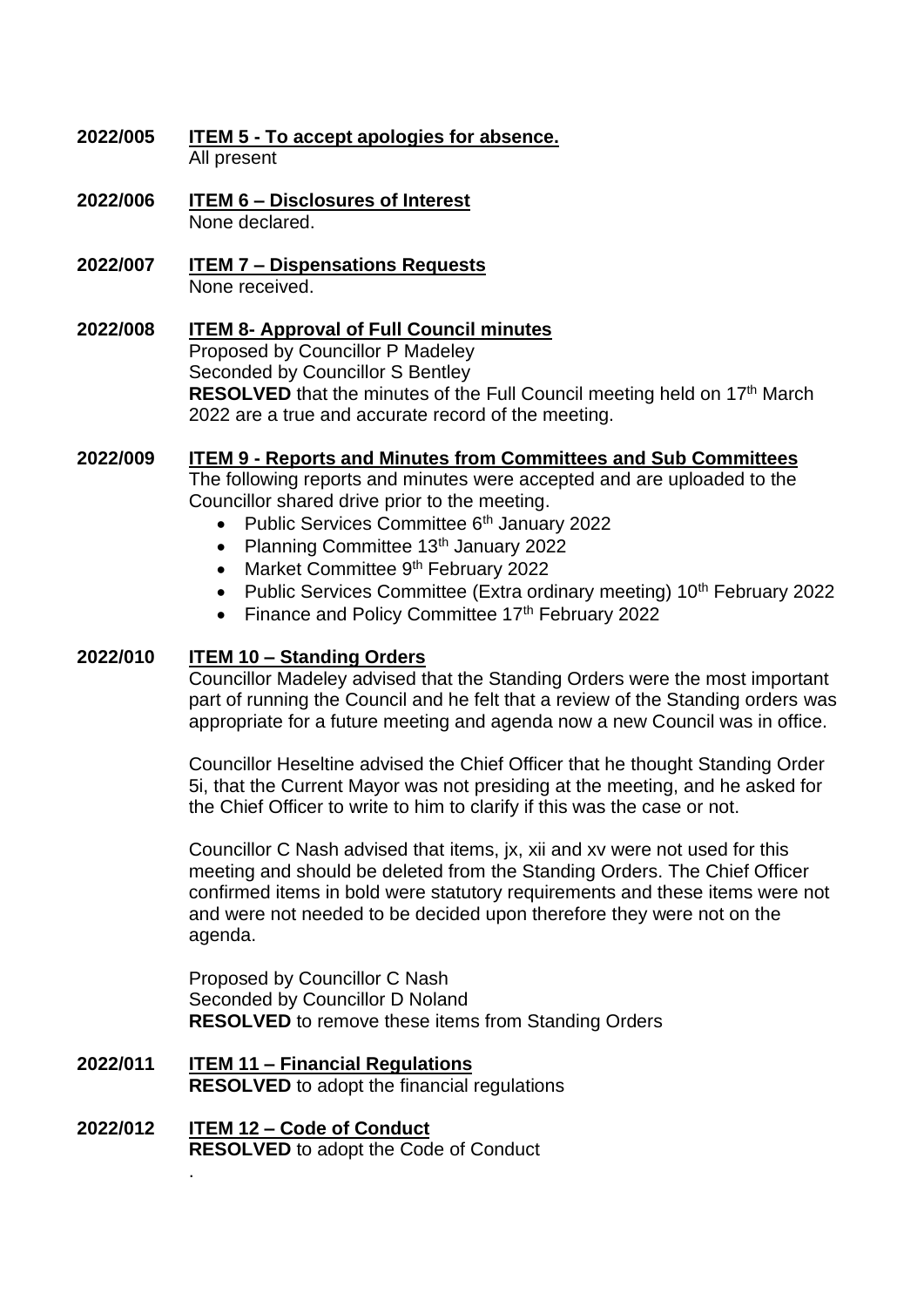## **2022/013 ITEM 13 – Delegation Arrangements under Local Government Act 1072, s101**

Councillor Nash proposed that she would like to dissolve Management and Staffing Committee and for all staffing matters to be placed back with Finance and Policy Committee. Proposed by Councillor C Nash

Seconded by Councillor P Madeley **RESOLVED** to move the above amendment

**RESOLVED** to form the following Committees of the Town Council. **Finance and Policy Audit, Scrutiny and Complaints Public Services Planning Events & Tourism Market** 

# **2022/014 ITEM 14 – Membership of the Finance & Policy Committee**

**RESOLVED** – Councillor Madeley, Councillor Nash, Councillor Higgins, Councillor Heseltine, Councillor McIntyre, Councillor Feather, Councillor Judge and Councillor Harbron.

- **2022/015 ITEM 15 – Chairman of Finance and Policy**  Proposed by Councillor Madeley that Councillor Nash is Chairman of this committee. **RESOLVED**
- **2022/016 ITEM 16 –Membership of the Audit, Scrutiny and Complaints Committee RESOLVED** – Councillor McDaid, Councillor A Heseltine, Councillor Bentley, Councillor Noland, Councillor Morgan, and Councillor Courcier.
- **2022/017 ITEM 17 – Chairman of Audit Committee** Proposed by Councillor Madeley that Councillor McDaid is Chairman of this Committee. **RESOLVED.**
- **2022/018 ITEM 18 – Membership of the Public Services Committee. RESOLVED** – Councillor Morgan, Councillor McDaid, Councillor Madeley, Councillor Heseltine, Councillor McIntyre, Councillor Harbron, Councillor Nash, Councillor Judge and Councillor Courcier
- **2022/019 ITEM 19 – Chairman of Public Services Committee** Proposed by Councillor Heseltine that Councillor McIntyre is Chairman of this Committee. **RESOLVED**.
- **2022/020 ITEM 20 – Membership of the Planning Committee RESOLVED –** Councillor A Heseltine, Councillor S Bentley, Councillor D Noland and Councillor M Courcier plus 2 further members when co-opted
- **2022/021 ITEM 21 – Chairman of the Planning Committee** Proposed by Councillor Nash that Councillor Noland is Chairman of this Committee. **RESOLVED.**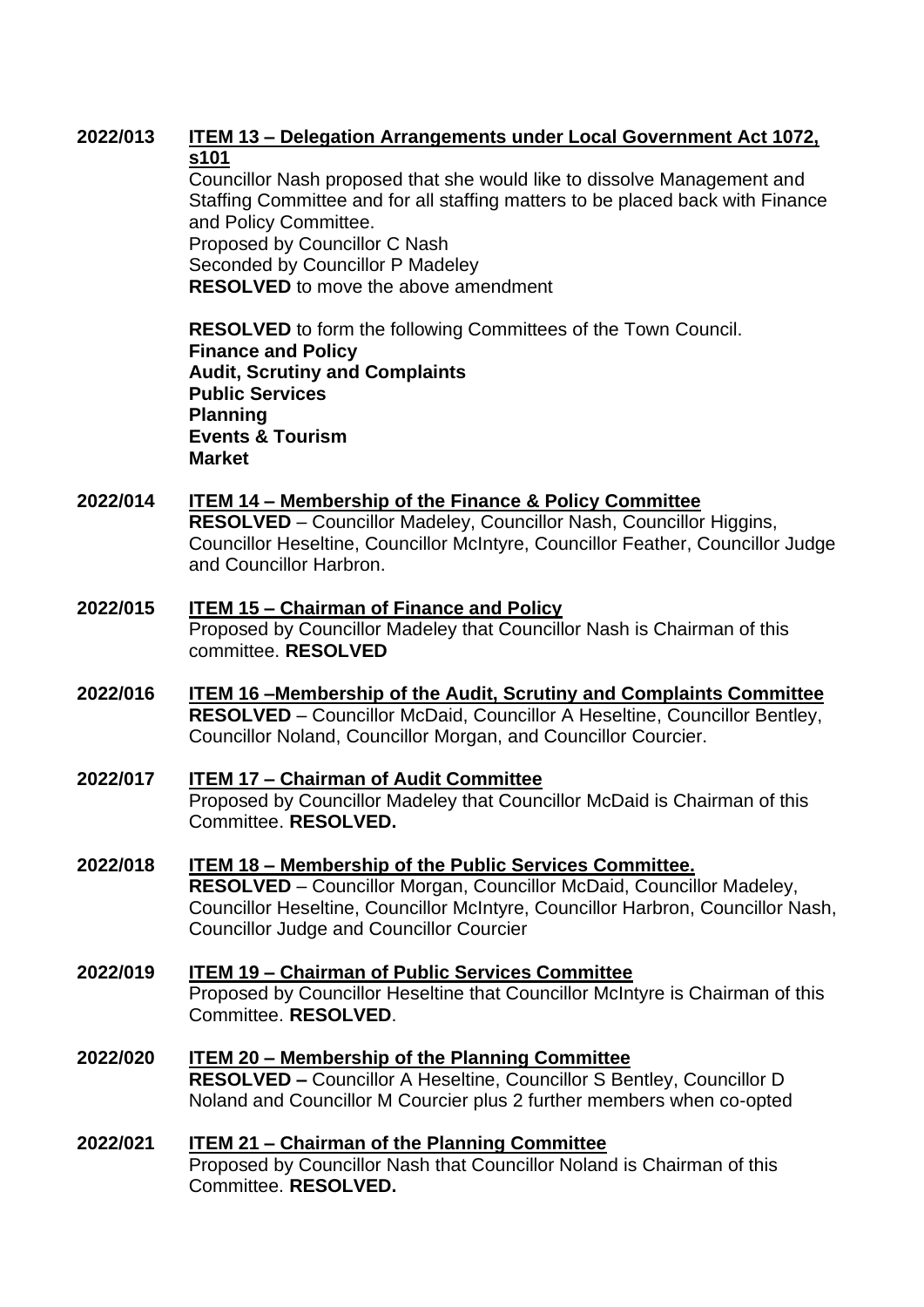**2022/022 ITEM 22 – Membership of the Events & Tourism Committee RESOLVED** – Councillor Morgan, Councillor McDaid, Councillor A Heseltine, Councillor McIntyre, Councillor Harbron, Councillor Feather, Councillor Bentley and Councillor Courcier.

### **2022/023 ITEM 23 – Chairman of Events and Tourism Committee** Proposed by Councillor Madeley that Councillor Feather is Chairman of this Committee. **RESOLVED.**

**2022/024 ITEM 24a – Membership of the Market Committee RESOLVED –** Councillor Morgan, Councillor McDaid, Councillor Madeley, Councillor Higgins, Councillor Feather, Councillor Nash, Councillor Noland and Councillor Courcier.

### **2022/024 ITEM 24.b – Chairman of Market Committee** Proposed by Councillor Higgins that Councillor Madeley is Chairman of this Committee. **RESOLVED.**

### **2022/025** *Management and Staffing Committee was dissolved and not reformed therefore this item was removed.*

## **2022/026 ITEM 26 – Terms of Reference** With amendments because the Management and Staffing Committee was not formed the Terms of Reference were proposed by Councillor Madeley. **RESOLVED.**

## **2022/027 ITEM 27 – Approval of Representatives on Outside Bodies**

Councillor Madeley was unhappy that there was not an option for representatives for the Tarn Moor Trust and is not happy with the arrangements. He requested the Chief Officer supply the information in a report style and place on the agenda for a later date. The Chief Officer tried to advise that the Tarn Moor Trust had a scheme document in place and vacancies were due in November 2022 however Councillor Madeley was not satisfied and requested more information was provided.

The following representatives were made Coulthurst Craven Sports Ctr – Councillor Higgins Craven Museum – Councillors Morgan, McDaid, Madeley and Courcier Fairtrade Steering Group – Councillors Feather & Nash Greatwood & Horse Close – Councillor Morgan SELRAP – Councillor Nash St Thomas Charity – Councillor A Heseltine & Bentley Sylvester Petyt Charity – Councillor Madeley, Heseltine and Nash YLCA – Councillors McDaid & Harbron Friends of Raikes Rd Burial Ground – Councillor P Madeley.